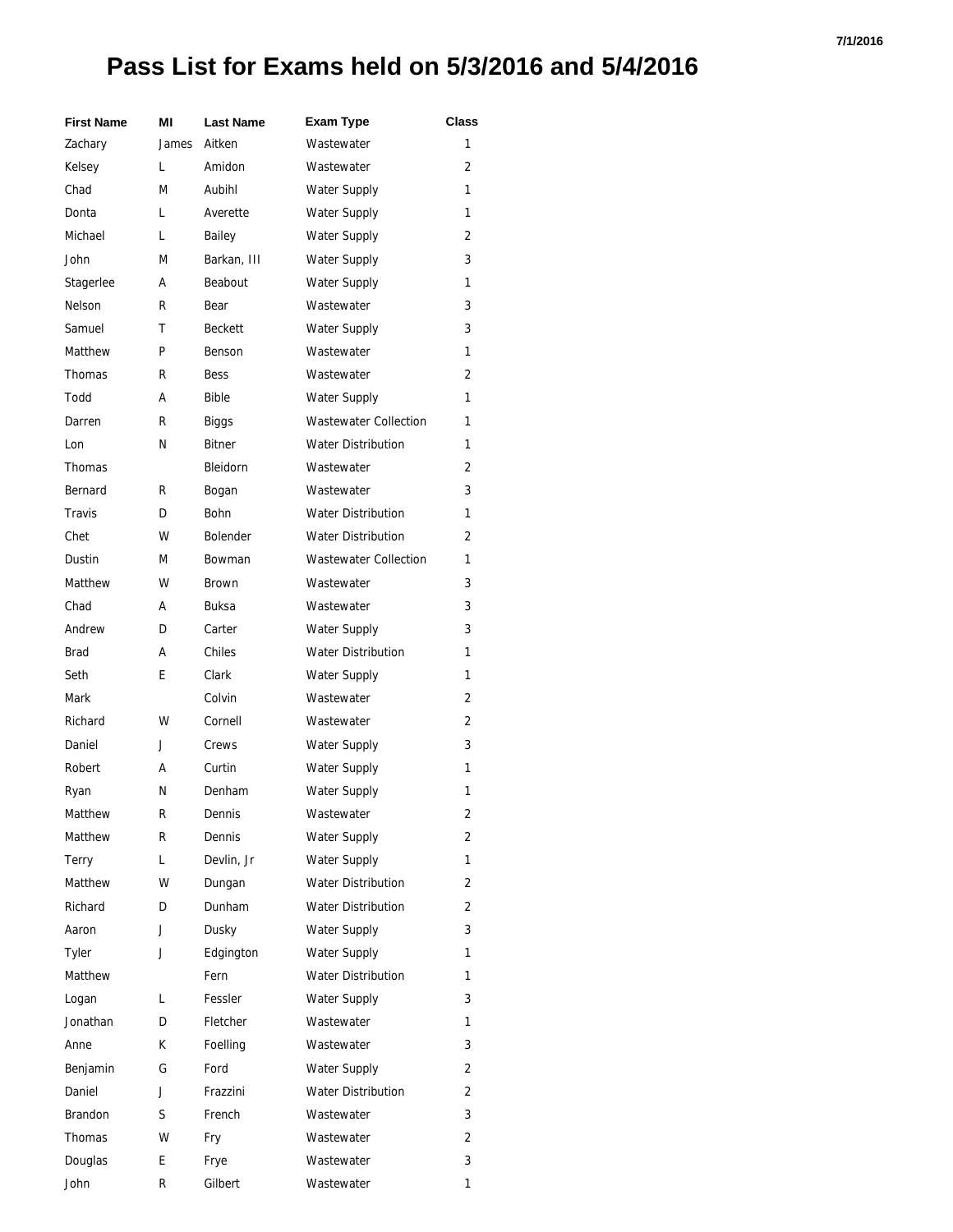#### **7/1/2016**

| <b>First Name</b> | ΜI | <b>Last Name</b> | <b>Exam Type</b>             | <b>Class</b>   |
|-------------------|----|------------------|------------------------------|----------------|
| Vincent           | J  | Goddard          | <b>Wastewater Collection</b> | 1              |
| lan               | А  | Golbinec         | Wastewater                   | 1              |
| Alexandra         | L  | Griffin          | <b>Water Supply</b>          | 3              |
| Matthew           | C  | Griggs           | <b>Water Distribution</b>    | $\overline{2}$ |
| Matthew           | C  | Griggs           | <b>Wastewater Collection</b> | $\overline{2}$ |
| Thomas            | J  | Grippi           | Wastewater                   | $\overline{2}$ |
| Christopher       | L  | Hanson           | <b>Water Supply</b>          | 3              |
| Deborah           | А  | Hasel            | Wastewater                   | 3              |
| Sawyer            | А  | Hill             | <b>Water Supply</b>          | 2              |
| Ian               | S  | Hodges           | <b>Water Distribution</b>    | $\overline{2}$ |
| Shelley           | А  | Hoelzer-Spahn    | <b>Water Supply</b>          | 2              |
| Matt              | R  | Hosley           | <b>Water Supply</b>          | 1              |
| Dale              | А  | Housley          | Wastewater                   | 1              |
| Robert            | W  | Hughes           | <b>Water Distribution</b>    | $\overline{2}$ |
| James             | L  | Hunsaker         | <b>Wastewater Collection</b> | 1              |
| <b>Brad</b>       | L  | Hutchinson       | <b>Water Distribution</b>    | $\overline{2}$ |
| David             | R  | Jacofsky         | Wastewater                   | 1              |
| James             | R  | <b>Jenkins</b>   | Wastewater                   | 3              |
| Darin             | E  | Johnston         | Wastewater                   | А              |
| <b>Steve</b>      |    | Judy             | <b>Water Supply</b>          | 1              |
| Shawn             | К  | Justus           | <b>Water Supply</b>          | $\overline{2}$ |
| Bryan             | E  | Kahrig           | Wastewater                   | 2              |
| Ryan              | J  | Kasper           | Wastewater                   | 3              |
| Heather           | R  | Kirkpatrick      | Wastewater                   | 2              |
| Brian             | J  | Kish             | <b>Water Supply</b>          | 1              |
| Michael           |    | Knight           | <b>Water Distribution</b>    | 1              |
| Chad              | M  | Knippen          | <b>Water Supply</b>          | 1              |
| Tyson             | E  | Kustic           | Wastewater                   | 1              |
| Gregory           | J  | Kwasny           | <b>Water Distribution</b>    | 2              |
| Lori              | А  | Kyle             | Wastewater                   | 3              |
| Antonio           | R  | Leigh            | Wastewater                   | 2              |
| Daniel            | J  | Licursi          | <b>Water Supply</b>          | 1              |
| Alexandra         | М  | Lincoln          | Wastewater                   | 1              |
| Joseph            | W  | Mackey           | <b>Water Supply</b>          | 1              |
| Steve             | w  | Malone           | <b>Water Supply</b>          | 1              |
| Lawrence          | А  | Marks, III       | <b>Water Supply</b>          | 3              |
| Christopher       | J  | Martin           | Water Supply                 | $\overline{2}$ |
| John              | C  | <b>McCallie</b>  | Water Distribution           | 1              |
| Jeremiah          | L  | McDonnell        | <b>Water Supply</b>          | 3              |
| Tom               | L  | <b>McGrain</b>   | Wastewater                   | 3              |
| Eric              | L  | McVay            | Wastewater                   | 2              |
| Amber             | R  | Mengert          | <b>Wastewater Collection</b> | 2              |
| Lazaro            |    | Moreno           | <b>Water Supply</b>          | 3              |
| Darrin            | L  | Mumaw            | <b>Water Distribution</b>    | 1              |
| Melissa           | J  | Myers            | <b>Water Supply</b>          | 1              |
| John              | А  | Napp             | Wastewater                   | 2              |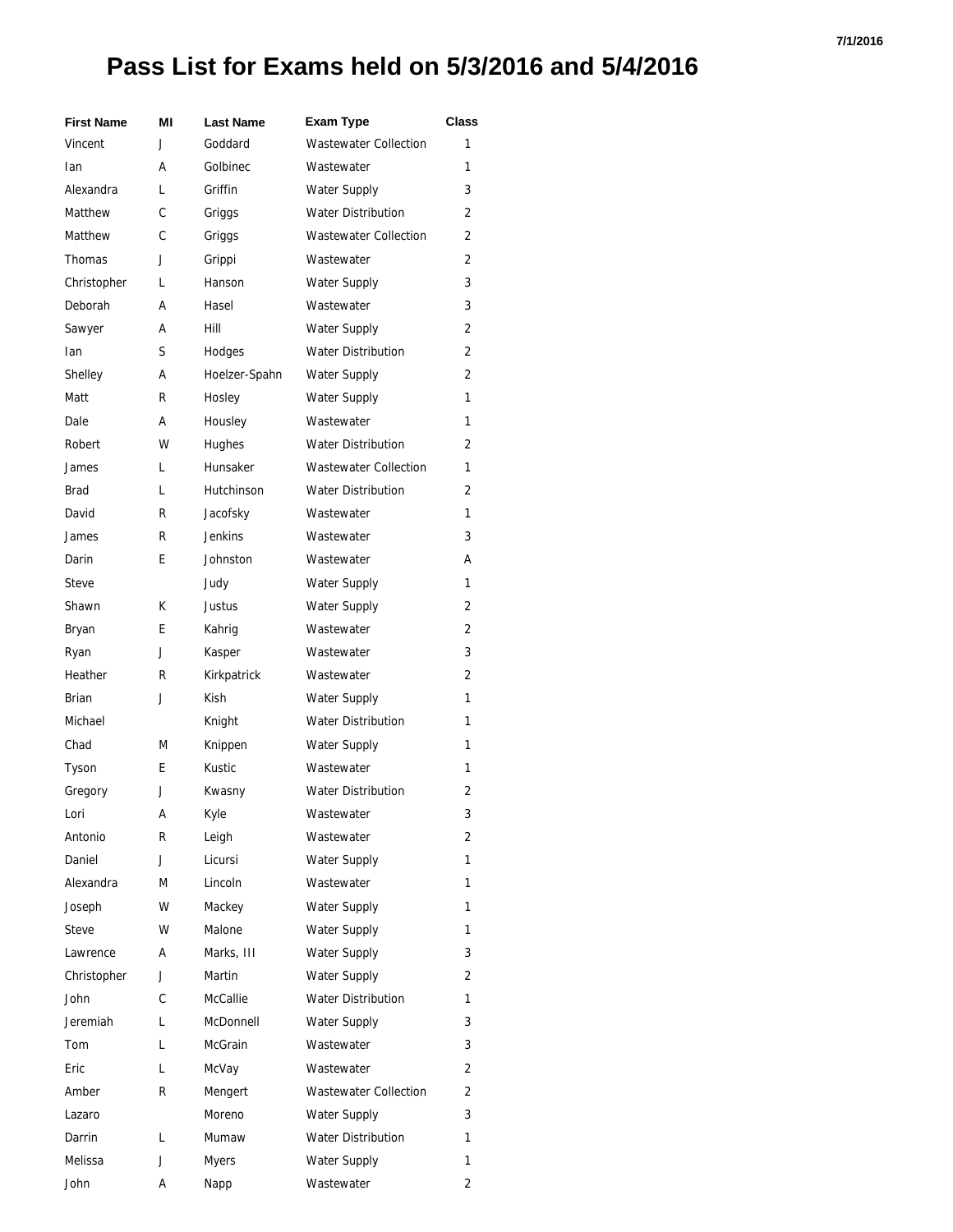#### **7/1/2016**

| <b>First Name</b> | ΜI | <b>Last Name</b> | <b>Exam Type</b>             | <b>Class</b> |
|-------------------|----|------------------|------------------------------|--------------|
| Robert            |    | Neill            | Wastewater                   | 2            |
| Donald            | E  | Nelson, Jr       | <b>Wastewater Collection</b> | 2            |
| Kelly             | А  | OGrady-Lowry     | <b>Water Supply</b>          | 2            |
| <b>Brian</b>      | D  | Palmer           | <b>Water Distribution</b>    | 1            |
| Michael           | А  | Plenzler         | <b>Water Supply</b>          | 3            |
| Shannon           | C  | Plum             | <b>Water Distribution</b>    | 2            |
| William           | J  | Podach           | <b>Water Supply</b>          | 2            |
| Craig             | S  | Prater           | Wastewater                   | 1            |
| William           |    | Price            | Wastewater                   | 1            |
| Jason             | М  | Pritchard        | <b>Water Distribution</b>    | 2            |
| Kerry             |    | Quinn            | <b>Wastewater Collection</b> | 1            |
| Tony              | L  | Reddix           | Wastewater                   | 2            |
| James             | R  | Reggi            | Wastewater                   | 2            |
| Brandy            | L  | Reischman        | Wastewater                   | 3            |
| Andrew            | L  | Richardson       | Wastewater                   | 3            |
| Timothy           | C  | Risner           | <b>Water Supply</b>          | 1            |
| Francisco         | J  | Rivera           | Wastewater                   | 3            |
| Steve             | А  | Russell          | Wastewater                   | 1            |
| William           | G  | Sanders          | Wastewater                   | 3            |
| Joseph            | J  | Sauceman         | <b>Wastewater Collection</b> | 1            |
| Todd              | E. | Saums            | Wastewater                   | 2            |
| Shanon            | М  | <b>Saunders</b>  | <b>Water Supply</b>          | 2            |
| Patrick           | N  | Shaposka         | Wastewater                   | 3            |
| Joshua            | А  | Smith            | <b>Water Supply</b>          | 2            |
| Lisa              | М  | Smith            | <b>Water Supply</b>          | 1            |
| Anthony           | L  | Snovak           | <b>Wastewater Collection</b> | 1            |
| Eric              | S  | Soehnlen         | Wastewater                   | 3            |
| Brian             | т  | Spence           | <b>Water Distribution</b>    | 1            |
| Jamie             | А  | Stammen          | <b>Water Supply</b>          | 1            |
| Michael           | Т  | Stefan           | Wastewater                   | 2            |
| Eric              | W  | Stephan          | Water Supply                 | 2            |
| Jon               | M  | <b>Stevens</b>   | <b>Water Supply</b>          | 2            |
| Kurt              | А  | Stewart          | Wastewater                   | 3            |
| Alan              | Τ  | Stobaugh         | Wastewater                   | 1            |
| Christopher       | Τ  | Stocker          | <b>Wastewater Collection</b> | 2            |
| Michael           | А  | Sutter           | Wastewater                   | 2            |
| Brian             | J  | Swain            | Wastewater                   | 2            |
| Ben               | N  | Sweet            | Water Supply                 | 1            |
| Dustin            | R  | Thobe            | <b>Water Supply</b>          | 1            |
| Dean              | F  | Throckmorton, II | <b>Water Supply</b>          | 2            |
| Steven            | М  | Tome             | Water Supply                 | А            |
| Nivia             | I  | Torres           | Wastewater                   | 3            |
| Ryan              | M  | Van Buskirk      | <b>Water Supply</b>          | А            |
| Jason             | С  | Wagner           | <b>Water Supply</b>          | 2            |
| James             | E  | Walker, III      | Wastewater                   | 2            |
| Robert            |    | Waschek, Jr      | Wastewater                   | 1            |